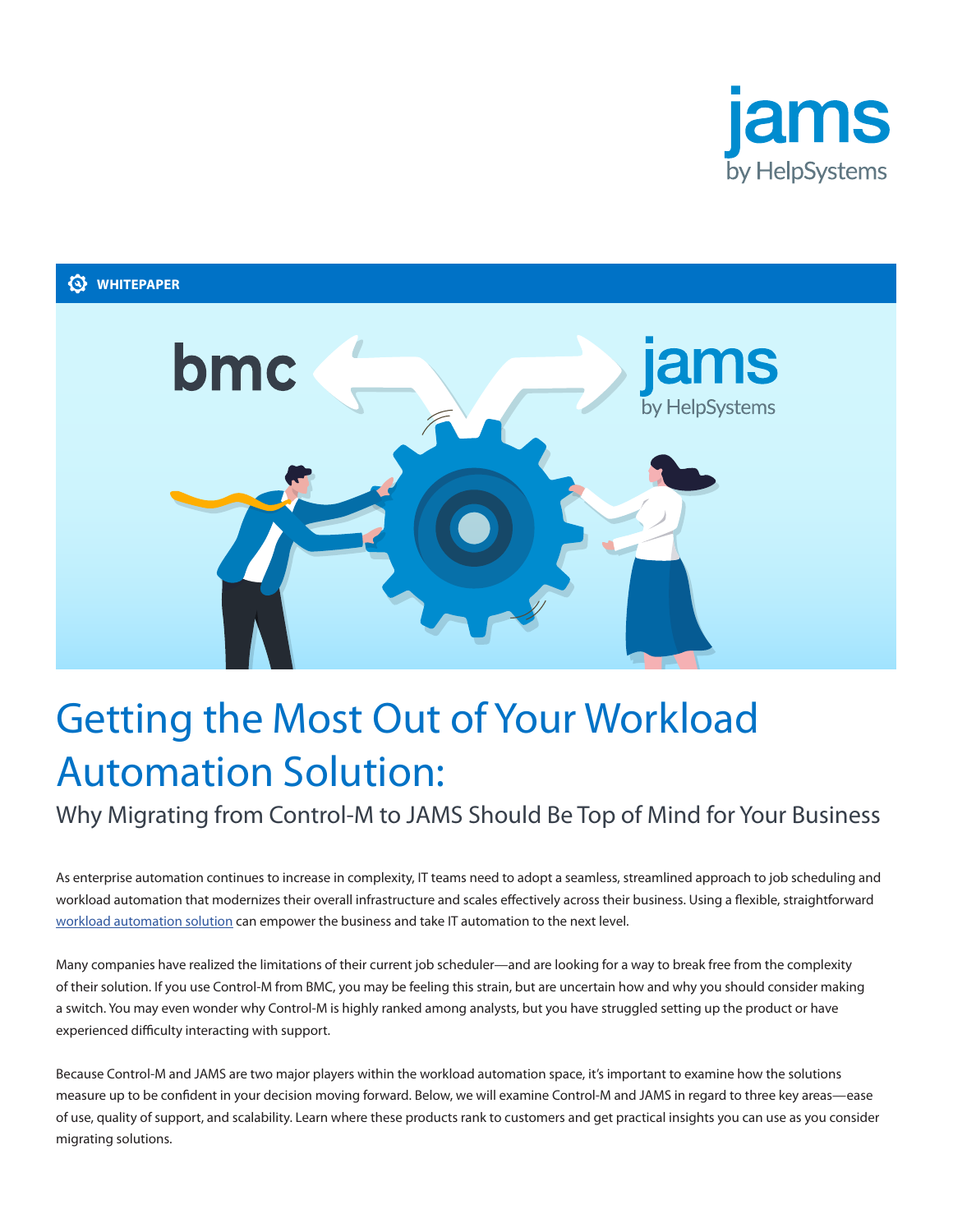## **Solution Overviews: Examining Control-M and JAMS**

Let's start by taking a quick look at [JAMS by HelpSystems](https://www.jamsscheduler.com/) and Control-M from BMC, and examine some of the high-level characteristics that define each solution

## **Control-M Overview**

As a company, BMC has been around since 1980, and delivers software and services to more than 10,000 global customers. Control-M is the workload automation solution from BMC, and is recognized as a market leader and favorite by analysts for its intelligent enterprise workload automation functionality.

Control-M delivers self-service automation access via web and mobile interfaces, enables DevOps collaboration with Jobs-as-Code, and can deploy from mainframe to cloud and in hybrid environments. Control-M integrates, automates, and orchestrates workflows on-premise and in public and private clouds. With a single unified view, users can orchestrate workflows, including file transfers, applications, data sources and infrastructure with a library of plug-ins.

Based on user feedback and reviews, which will be examined in more depth below, Control-M is considered more difficult to set up and use than other job scheduling tools. The Control-M solution also has a longer implementation period, and BMC is not well-known for its customer support. In addition, Control-M requires users to submit their full job to run for the day at a specific time each day, and once the schedule is locked, they can't submit any additional jobs during the day, meaning nothing can be done ad hoc.

While it provides a unified view to orchestrate and monitor application workloads and data pipelines, users report that Control-M lacks in its web interface and needs significant work to shore up testing and quality assurance as a number of bugs regularly make it into the product.

## **JAMS Overview**

JAMS was originally developed by MVP Systems Software in 1985 and is now part of the HelpSystems family of solutions. JAMS is a highly recognized enterprise workload automation tool, offering centralized workload automation and [job scheduling](https://www.jamsscheduler.com/job-scheduling/) to run, monitor, and manage jobs and workflows that support critical business processes.

JAMS is the only workload automation solution engineered on the [.NET framework,](https://www.jamsscheduler.com/platforms/windows/net-api/) and empowers scheduling and monitoring to make business-critical centralized solution systems work together with minimal human intervention for greater scalability. The JAMS solution also enables multiple schedule instances (entries) of the same job definition for scheduling scalability. JAMS is purpose-built for highly-skilled DevOps teams with an intentional focus on [code-driven automation](https://www.jamsscheduler.com/code-driven-automation/).

The JAMS solution offers a centralized console to automate across all platforms, APIs, and scripting languages. It provides a future-proofed solution, showing a more detailed evolution of how jobs are built with the full detail of its history down to the code level. JAMS is wellknown in the industry for aggressively updated solutions backed by a top-rated, responsive support and services team.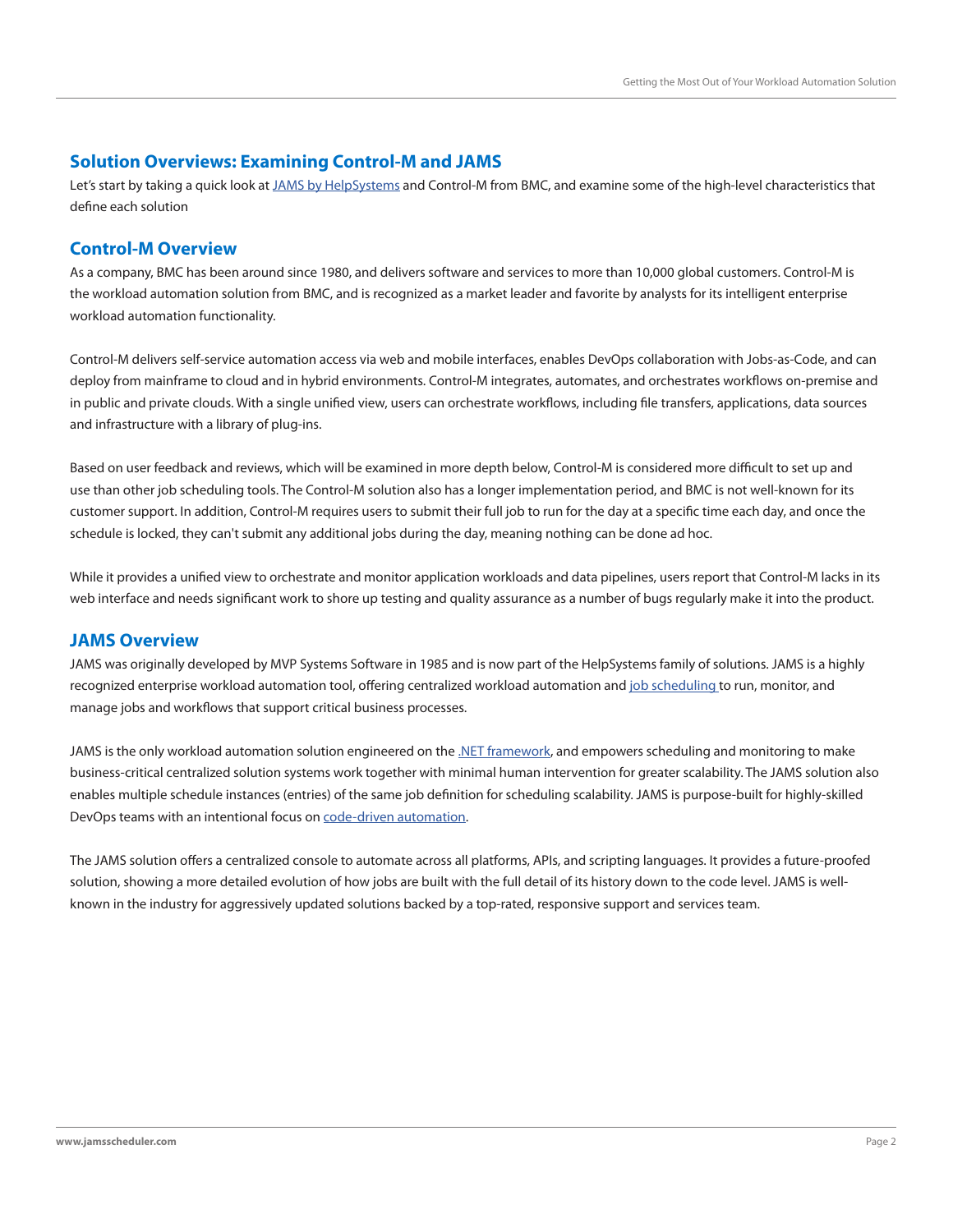## **Comparing JAMS to Control-M: Three Critical Differences Between Solutions**

As you compare JAMS to Control-M, you will notice there are three obvious differentiators between the products that may influence your decision to migrate—ease of use, quality of support, and scalability.



*Figure 1: Comparison Between Control-M and JAMS on G2*

## **#1: Ease of Use**

Ease of use and set up is an essential component of any workload automation solution. While Control-M is widely adopted in enterprise organizations today, many customers view it as more difficult to set up and use. For example, the solution cannot have multiple scheduling instances of the same job definition. This means that a job is either running or it is not. There is no separation of schedule and definitions. In addition, Control-M only performs a midnight batch schedule of all jobs for the day to offer its big picture view.

Oppositely, JAMS is considered by users easier to get started with and use overall. The JAMS solution makes it simple to define a stream of jobs that can be managed as a single entity and takes care of sequencing and scheduling individual jobs. In addition, the JAMS schedule is rolling, so it is easier to make changes to the job source or schedule without affecting the definition itself.

When assessing the two solutions, [reviewers on G2](https://www.g2.com/compare/control-m-vs-jams-enterprise-job-scheduler) found JAMS easier to use, set up, and do business with overall. Reviewers also felt that JAMS meets the needs of their business better than Control-M.

*"[JAMS is] the best job scheduler I have used—even better than Control-M—because it caters for the use of PowerShell, SSIS, JDE, SAP, etc..."*

- Joey Baring, SAP Application Specialist, Viva Energy, Former Control-M User

#### **#2: Quality of Support**

Control-M offers a robust workload automation solution, but based on user feedback, it lacks in overall support. According to reviewers on G2, Control-M received only an 8.3 out of 10 for quality of support. Conversely, JAMS received higher marks with 9.7 out of 10 for its quality of customer support.

One example in outstanding support offered by JAMS is successful implementations. Experienced consultants work closely with customers to ensure each implementation balances flexibility with performance and security. With expert, highly-ranked implementation services, users count on JAMS for extra guidance and confidence. JAMS also invests in a continuous connection with customers, including ongoing product feedback and an active automation community, resulting in high rates of retention and incredible responsiveness to users.

In addition, JAMS offers 24/7 support. Whether it's verifying connection prerequisites, supporting the initial set up of a development environment, or helping explain the client, JAMS ensures customers are truly supported with the expertise to back it up.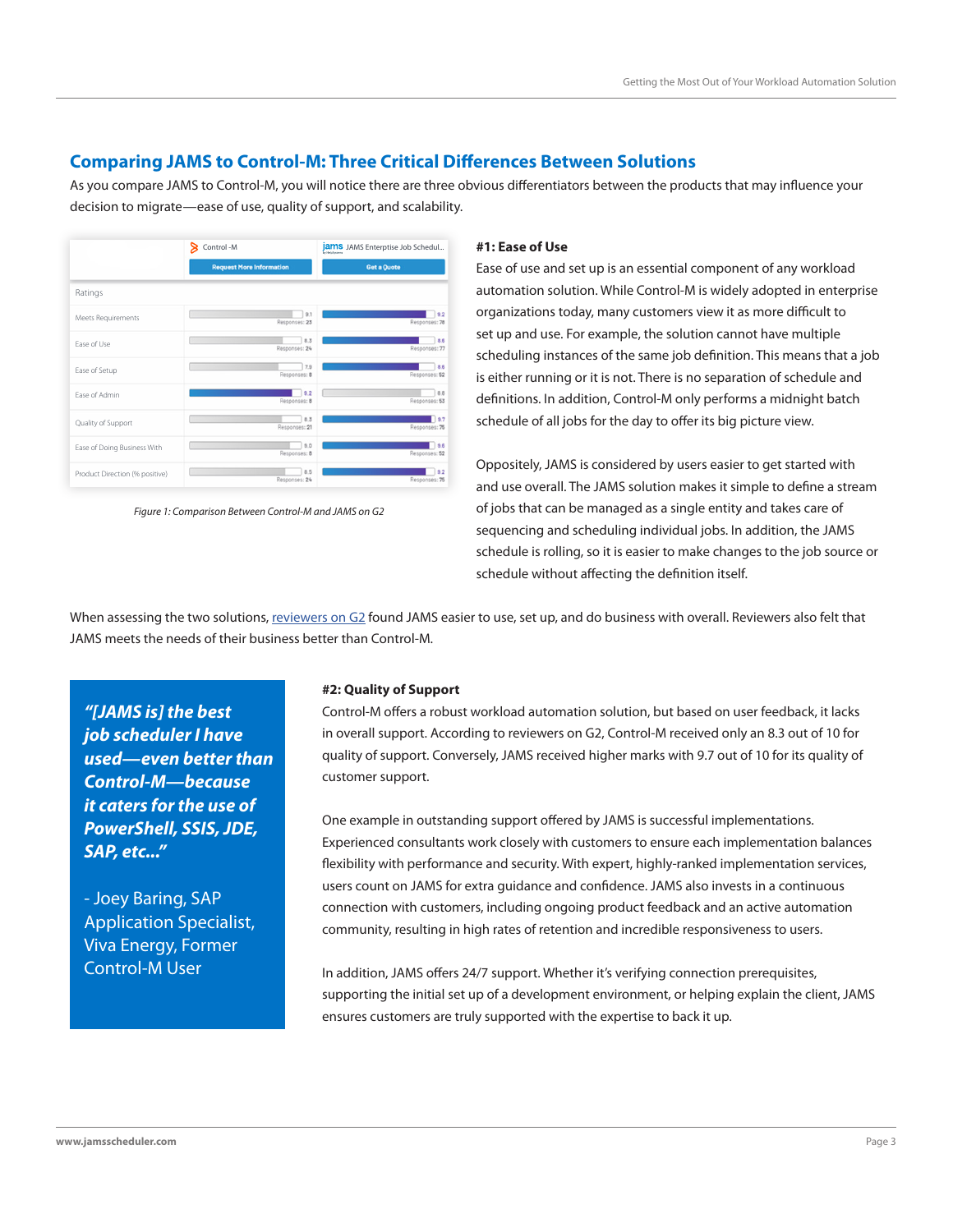While both solutions are listed in the Leaders Quadrant on G2, JAMS outperforms and outranks Control-M based on customer reviews and experiences.



*"[The] key to our success was the JAMS support team, which provided us the best level of customer service I have ever experienced."*

- William S., Senior Systems Database Administrator, Enterprise Retail **Organization** 

*Figure 2: Workload Automation Grid on G2*

### **#3: Scalability**

Organizations that grow in complexity typically find that they need a solution that can expand with their automation approach without expanding the cost of their solution. The complexity of Control-M makes scaling it across the enterprise more difficult than other workload automation solutions and typically requires additional licenses to make the solution function as intended.

JAMS makes enterprise automation scalable and more cost-effective than Control-M by combining jobs into powerful sequences, and providing fair and flexible licensing to organizations seeking to maximize a return on their investment. JAMS fits the automation needs of a comprehensive array of business initiatives—providing a robust scheduling interface that is not a key component of Control-M.

The JAMS job scheduler also bridges the gap between scheduled tasks and the business users that depend on them. It empowers non-IT users to schedule and monitor their own jobs, easily captures change history of every job definition, and provides aggregate insights into the entire schedule of jobs to identify issues before they impact individual jobs. When it comes to overall scalability rankings, reviewers on G2 rank JAMS higher than Control-M, scoring 9.2 versus 8.7 for scalability overall.

|                                                    | Control-M                       | jams JAMS Enterprise Job Schedul<br>Get a Quote |
|----------------------------------------------------|---------------------------------|-------------------------------------------------|
|                                                    | <b>Request More Information</b> |                                                 |
| <b>Automation for Workload Automation Software</b> |                                 |                                                 |
| Workload Processing                                | 9.0<br>Responses: 20            | 9.2<br>Responses: 64                            |
| Scalability                                        | 8.7<br>Responses: 18            | 9.2<br>Responses: 51                            |